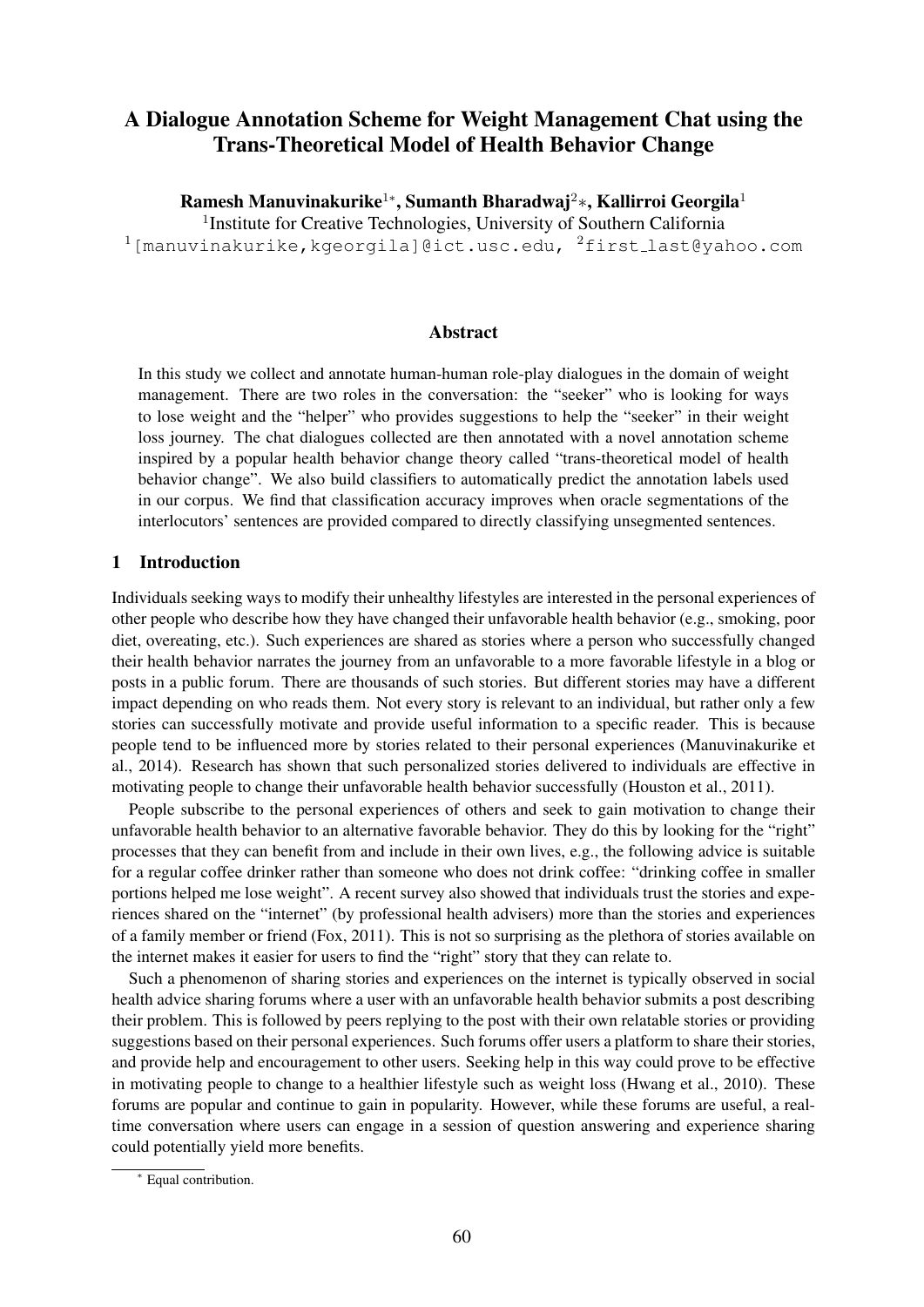There is growing interest in building conversational agents that can motivate users to change their health behaviors; see for example Rizzo et al. (2011). Such systems typically have expert-authored content. However, generating expert-authored content tailored to an innumerable number of users is a difficult (if not impossible) task. For this reason there are benefits in pursuing the development of automated chat bots that can engage users in a conversation about changing their health behaviors, and that can be trained on chat-based conversations between regular people (non-experts) who exchange information in order to help one another. It is important to note that we do not claim that such a chat bot could replace an expert but rather act as a companion that could assist users by providing useful pointers towards their goal.

Obesity continues to grow in epidemic proportions. A change in lifestyle could help the population, and this serves as a long-term motivation for our work. We envision agents conversing with and assisting humans by providing advice, stories, and tips that the individuals can benefit from. Once developed, these agents can be used to (i) motivate users to begin their weight loss journey; (ii) provide useful tips on lifestyle changes to users already contemplating to lose weight; (iii) provide advanced suggestions and tips to users already in the process of losing weight; (iv) provide encouragement by reminding users about their goals; and (v) help users maintain their target weight once their goal is reached. However, developing such agents is a challenging problem. The agents need to carefully diagnose the condition of the person seeking to change their health behavior. Based on a variety of constraints the agent has to offer relevant and beneficial advice. For instance, behavior change advice for weight loss to an individual who is obese and looking to lose weight will be very different from the tips offered to an individual who is looking to lose the last few pounds to reach a fat percentage of less than 10%.

Such a "recommendation system" can benefit from research in health behavior change psychology. Advising health behavior change has been studied in the literature of psychology, and various competing theories exist which act as guidebooks in providing the right advice to individuals. One such theory, that we make use of in this work, is called "trans-theoretical model of health behavior change" (Prochaska and Velicer, 1997). This theory has proven successful in modeling health behavior change in individuals and provides a model for such a process (Prochaska and Velicer, 1997; Johnson et al., 2008; Tuah et al., 2011; Mastellos et al., 2014). The theory also provides a mapping from the person's stage in the journey of health behavior change to the classes of actionable items that can be taken to progress from an unfavorable stage to a favorable stage. For example, if the person is contemplating a change in their eating habits but still has not fully committed to the change in their behavior, one of the better pieces of advice to offer to this person is raising the awareness of the ill effects of being on a poor diet. This type of advice would not be relevant to a person who is acting upon their diet plan and is fully aware of the ill effects of a poor diet.

Research in the field of health behavior psychology has been carried out extensively by studying weight loss behaviors in humans. Recently the trans-theoretical model of health behavior change has been used to guide research on virtual human agents for studying the motivation of individuals with regard to weight management (Bickmore et al., 2005; Bickmore and Giorgino, 2006; Bickmore et al., 2013; Manuvinakurike et al., 2014). Our approach is different from the approaches followed in these works. In our work we annotate human-human chats based on the trans-theoretical model whereas previous work used concepts from the trans-theoretical model to guide agent utterances that were authored by human experts. In our work, we develop a corpus containing typed chats between a human health behavior change seeker and a helper. The chat is annotated using labels motivated from dialogue research (Bunt et al., 2012) and the trans-theoretical model of health behavior change for weight management (Prochaska and Velicer, 1997).

Our contributions are as follows: (i) development of a corpus containing dialogues between peers in a weight loss advice seeking session set up as a role-play game between a help seeker and a help provider; (ii) a novel annotation scheme for annotating the corpus; and (iii) models for automatically classifying sentences to one of the annotation labels used in our corpus. The rest of the paper is organized as follows. We begin with describing the data collection methods and experiments in Section 2. We then describe the trans-theoretical model of health behavior change and our novel annotation scheme inspired by this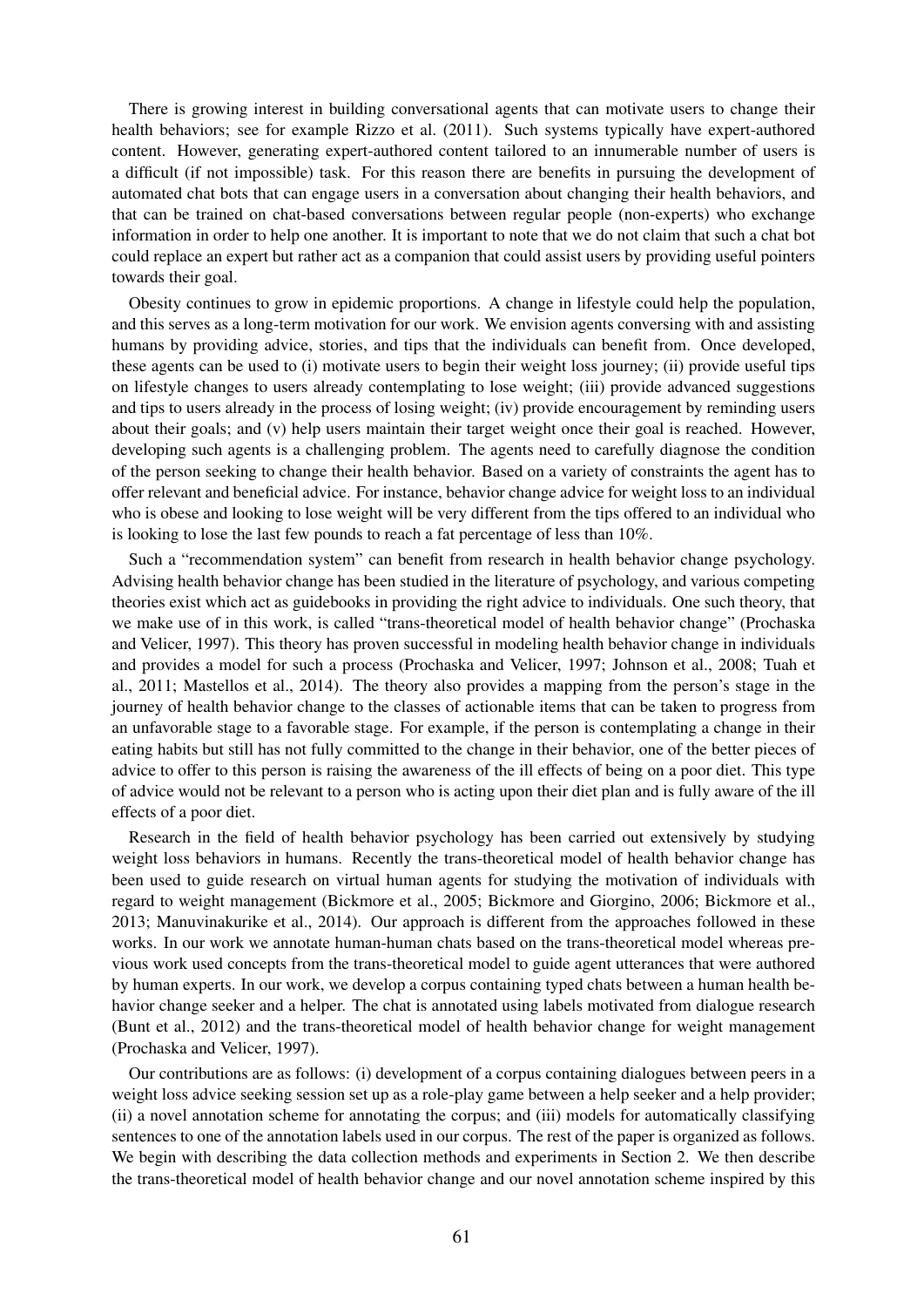| # users                           | 52   |
|-----------------------------------|------|
| # dialogues                       | 26   |
| # turns                           | 309  |
| # word tokens                     | 1230 |
| average # turns in a conversation | 10   |

Table 1: Statistics of the corpus collected.

model in Section 3. Section 4 describes our classification experiments. Finally, we conclude and outline our plans for future work in Section 5.

## 2 Data Collection

By collecting chat data we can model not only phenomena based on the trans-theoretical model of health behavior change but also conversational phenomena (e.g., question answering, acknowledgments, etc.) which are usually absent in data from popular social media forum posts. In this work, we use a role-play scenario in a make-belief setting to collect our chat-based dialogue data.

Crowd-sourcing has recently emerged as a popular platform for collecting dialogue data. It has also been popular among researchers studying the health behavior change phenomenon (Créquit et al., 2018). We collect data using the Amazon Mechanical Turk (MTurk) crowd-sourcing platform. The task is set up as a role-play chat game between two turkers (users of MTurk). All the turkers got equal pay irrespective of the quality of their chat. The users on the MTurk are instructed that they will be either assigned the role of a "help seeker" (seeker) or "help provider" (helper). If they are assigned the role of the "help seeker", they are instructed to imagine a scenario where they are overweight and want to lose weight. They are required to have a conversation with their partner to seek help with their weight loss journey. They are also informed that they will be paired with a "help provider" who will assist them with tips to overcome their barriers and help them lose weight. If the users are assigned the role of a "help provider" they are instructed to play the role of a helper who needs to assist the "help seeker" with their goal of losing weight.

Initially we were skeptical about the quality of chat that would result from such a setup. Surprisingly, the chat conversations between the participants yielded very good quality interactions indicating that MTurk could be a good platform for collecting similar chat data sets. The quality of the interaction was measured subjectively. The users were instructed to be kind to one another, and were informed that any abuse would disqualify them from participating in the experiment. The users were also asked to maintain anonymity and not reveal their name or personally identifiable information as the chat data could be released to the public in the future. The users were from the United States and native English speakers. Further demographic information about age and gender were not collected to maintain their anonymity. Once collected, the chat data were annotated by experts using the annotation scheme described in Section 3. Table 1 shows the statistics of the data collected and Table 2 shows a snapshot of an example chat between a helper and a seeker.

#### 3 Annotation

Our novel annotation scheme was designed to leverage the benefits of the trans-theoretical model (TTM), which provides a theoretical framework for modeling the health behavior change process. The TTM also provides the framework for recommending activities to users based on their current stage in the journey of health behavior change. One of the goals of this annotation framework is to leverage the TTM's stages of change and processes of change.

It is important to identify the seeker's current stage of change in order to offer theoretically motivated activity suggestions belonging to one of the processes of change also annotated in the data. Likewise, it is also important to identify the processes for change recommended by the helper which form the activities that can be leveraged to motivate the seeker.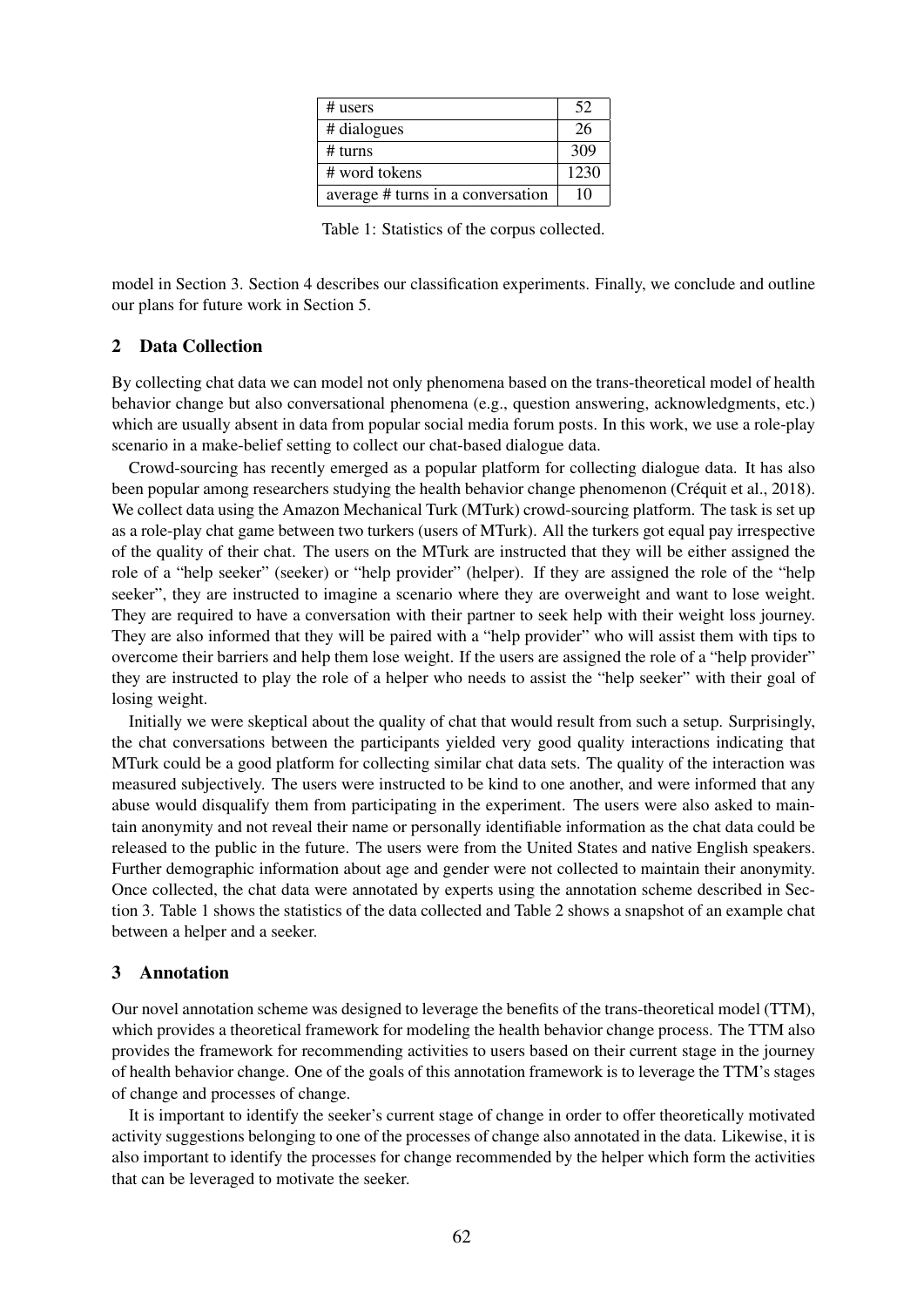| role   | chat                                                                                                               |
|--------|--------------------------------------------------------------------------------------------------------------------|
| helper | [Greeting: Hello]                                                                                                  |
| seeker | [Greeting : Hello]! [Action : Just started my weight loss journey [TimeFrame]                                      |
|        | : a couple months ago]]                                                                                            |
| helper | [acknowledge : Thats fantastic!] [question : How is it going thus far?]                                            |
|        |                                                                                                                    |
| seeker | [Contemplation : [goal : Id like to get down to 225]]                                                              |
| seeker | [Contemplation : [SR : Ive been around [currWeight : 245-250] for [Time-                                           |
|        | Frame: years] now]]                                                                                                |
| helper | [acknowledge : That makes sense!] [question : How much weight have you                                             |
|        | lost [TimeFrame : thus far?]]                                                                                      |
| seeker | [Action : About 12 lbs]                                                                                            |
|        |                                                                                                                    |
| seeker | [Action : [question : How did you [SeLi : motivate yourself to work out?]]]                                        |
| helper | [Action : [SeLi : My motivation always came from changing things up]]                                              |
| helper | [Action : When [Lifestyle-undes : my music was no longer motivating], I                                            |
|        | found new music]                                                                                                   |
| helper | [CC : [Lifestyle-undes : When I got bored of some exercises], I found new                                          |
|        | ones to try]                                                                                                       |
| helper | [Action : [CC : When [Lifestyle-undes : I got sick of my [good-diet : diet]], I<br>found [good-diet : new foods]]] |
| helper | [Action : [SeLi : That always helped me to keep from feeling stuck]]                                               |
| seeker | [acknowledge : I can see how that would make a difference]                                                         |
| seeker | [Preparation : [Lifestyle-undes : I tend to stick to one thing, but after [Time-                                   |
|        | Frame: a couple weeks], my motivation dies out]]                                                                   |
| helper | [question : If your free time was at night before, what do you think about trying                                  |
|        | morning workouts for something new?]                                                                               |
| seeker | [acknowledge : That could work]. [Lifestyle-undes : Im a little lethargic in the                                   |
|        | morning]                                                                                                           |
| seeker | [Contemplation : [Lifestyle-undes : Not exactly I morning person.] But I                                           |
|        | really dont have to think about getting on a treadmill - just have to do it]                                       |
| helper | [acknowledge : Nothing a little [good-diet : coffee] cant fix] :)                                                  |
| seeker | [End : Hey thank you for the motivation today!]                                                                    |

Table 2: Example annotated chat interactions between a seeker and a helper exactly as they appear in the data set (with misspellings, lack of punctuation, etc.). SR: Self re-evaluation, SeLi: Self liberation, CC: Counterconditioning.

Section 3.1 describes the TTM and its relation to our work. We use the stages of change and processes of change defined by the TTM as dialogue act labels. We also use traditional dialogue act labels such as questions, greetings, etc. to track the user state.

#### 3.1 Trans-Theoretical Model (TTM) of Health Behavior Change

The two concepts of the TTM that we adopt in this work are called "Stages Of Change" (SOC) and "Processes Of Change" (POC). One of the requirements for performing this kind of annotation is familiarity with the TTM. The annotators need to study the TTM closely. This is one of the limitations of annotating a large data set based on the TTM.<sup>1</sup> The goal of the annotator is to correctly identify the seeker's "stage" of change" (point in the journey of weight loss where the seeker is) based on the information that the seeker provides to the helper and the "processes of change" (i.e., activities recommended by the helper

<sup>&</sup>lt;sup>1</sup>Note that the SOC and POC can be identified deterministically by answering questions indicated in the TTM literature. This is something that we have not explored in our current work but keep in mind for our future work.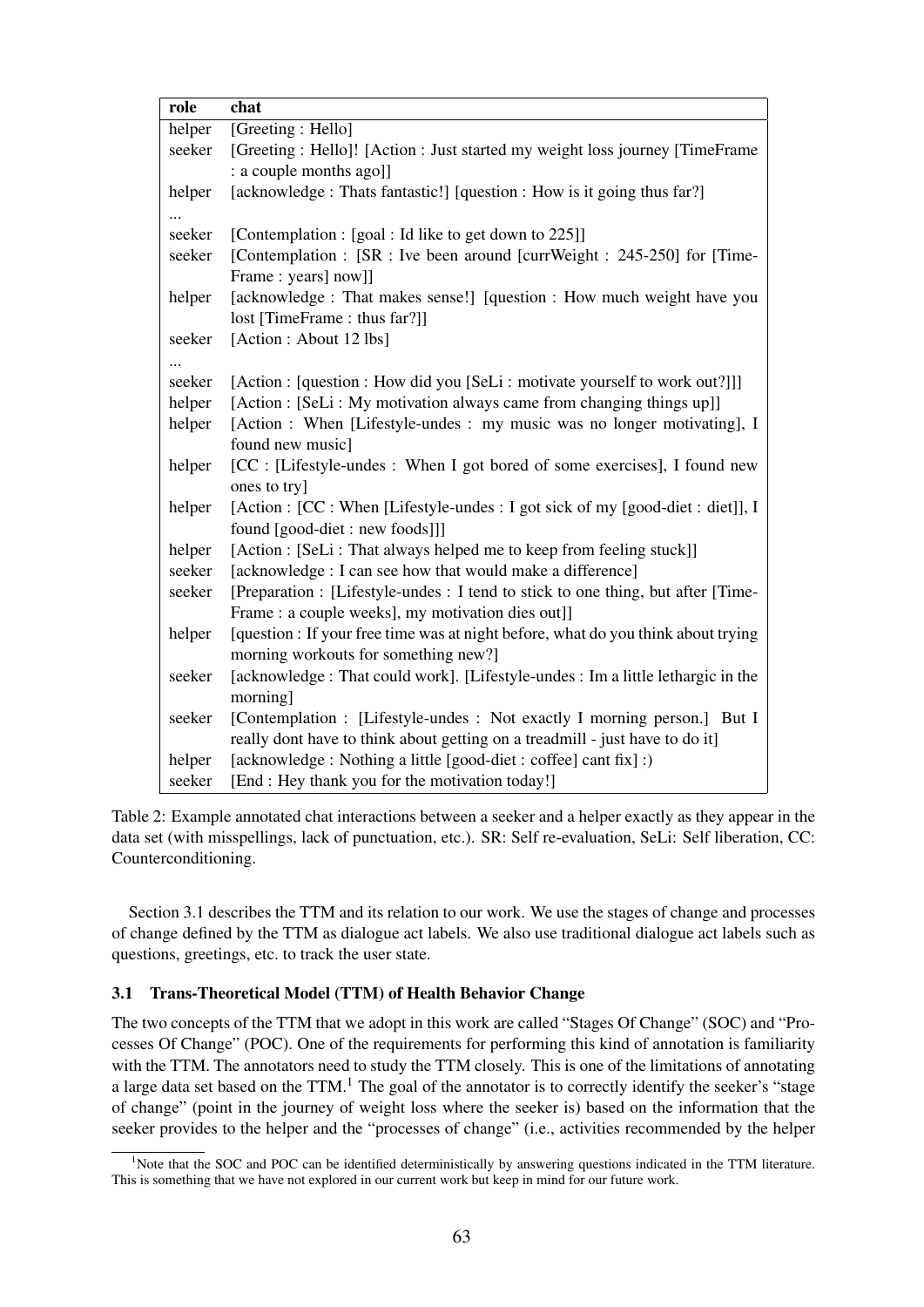or indicated by the seeker). Below we describe the SOC and POC labels used in this work.

# 3.1.1 Stages Of Change (SOC)

The TTM places the users who want to change their health behavior into 5 stages, aptly called "Stages Of Change" (SOC). These stages are based on the individual's awareness and progress made during the health behavior change journey. They include changes from a stage where the individual is not aware that an unfavorable behavior needs to be changed to a stage where the change has been achieved and the individual is working towards avoiding a relapse back to the unfavorable health behavior. These 5 stages of change are:

i) Precontemplation: People in this stage do not wish or do not know how to change their behavior. In our study the users are instructed specifically to role-play an individual who wants to change their behavior, and thus this stage is not observed in our data.

ii) Contemplation: In this stage the users are planning to change their behavior (typically within the next 6 months). Typically the user of such a "health behavior change advice system" is in at least this stage or further.

iii) Preparation: In this stage the users are taking action to change their behavior (typically in a month) and are susceptible to the majority of the processes of change (see Figure 1).

iv) Action: In this stage the users have taken action to change their behavior and are making progress. They are no longer prone to advice about raising consciousness regarding the adverse effects of their unfavorable behavior.

v) Maintenance: In this stage the users have changed their behavior for at least 6 months and are working to avoid relapse.

We identify the appropriate SOC based on the goals described by the seeker. Table 2 shows an example where an individual states that the they have just started their "weight loss journey a couple of months ago" and hence places them in the "Action" SOC. Another example where the user says "I have been wanting to change my behavior soon" would place them in the "Contemplation" SOC. Such statements where users state their goals help the annotators place the seeker into one of the 5 SOC classes.

#### 3.1.2 Processes Of Change (POC)

The "Processes Of Change" (POC) refer to covert and overt activities that users engage in to progress through the SOC (Prochaska and Velicer, 1997). There are totally 10 processes of change that we use in this work:

1. Consciousness raising: Attempt to seek out information concerning their problem behavior. Example: "strength training is supposed to be great for getting in shape".

2. Dramatic relief: Increased emotional experiences followed by reduced affect if an appropriate action can be taken. Examples: "I'm worried about my health", "if I go to 250, I'm done with life".

3. Substance use / Stimulus control: Use of medication/devices/surgery (external substance). Removes cues for unhealthy habits and adds prompts for healthier alternatives. Examples: "I have found success with one of those items that count your steps everyday", "I'm thinking of trying a fitbit".

4. Social liberation: Increase in social opportunities. Example: "me losing weight will help my tag team perform well at a team event".

5. Self re-evaluation: Cognitive and affective assessments of one's self-image. Example: "I want to look like a shark".

6. Helping relationships: Combine caring, trust, openness, and acceptance as well as support for the healthy behavior change. Examples: "I'll have to find a partner", "yeah my mom does zumba and wants me to go".

7. Counter conditioning: Substituting an unfavorable health behavior with a favorable one. Example: "juice has a lot of sugar but there are some different types of almond milks out there or even skim milk".

8. Reinforcement management: Consequences for taking steps in a particular direction. Example: "I do it by giving myself a cheat day only if I met my goals for the week".

9. Self liberation: The belief that one can change and the commitment and re-commitment to act on that belief. Examples: "believe it and have the dedication and you'll be able to succeed at it", "you have the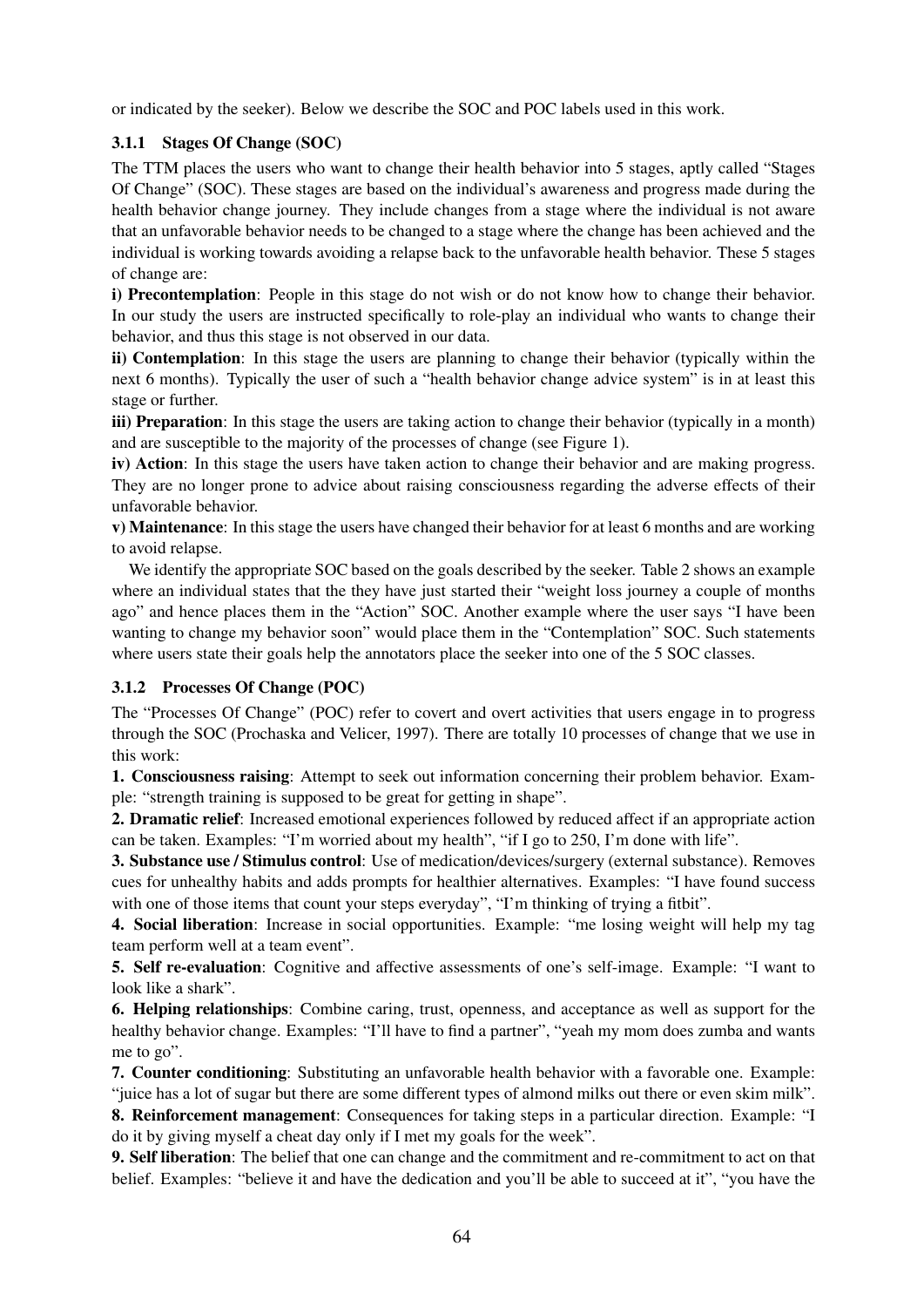|                                    | <b>Stages of change</b>               |  |                    |               |                    |
|------------------------------------|---------------------------------------|--|--------------------|---------------|--------------------|
|                                    | <b>Precontemplation Contemplation</b> |  | <b>Preparation</b> | <b>Action</b> | <b>Maintenance</b> |
| <b>Consciousness raising</b>       |                                       |  |                    |               |                    |
| <b>Environmental re-evaluation</b> |                                       |  |                    |               |                    |
| <b>Dramatic relief</b>             |                                       |  |                    |               |                    |
| <b>Helping relationships</b>       |                                       |  |                    |               |                    |
| <b>Social liberation</b>           |                                       |  |                    |               |                    |
| <b>Self liberation</b>             |                                       |  |                    |               |                    |
| Self re-evaluation                 |                                       |  |                    |               |                    |
| Stimulus control                   |                                       |  |                    |               |                    |
| <b>Substance use</b>               |                                       |  |                    |               |                    |
| Counter conditioning               |                                       |  |                    |               |                    |
| <b>Reinforcement management</b>    |                                       |  |                    |               |                    |

Figure 1: Relation between the SOC and POC typically observed in users changing their health behavior. The red block indicates that a POC (row label) is commonly used in a given SOC (column label) for progression, whereas an empty white box indicates that the a POC (row label) is not commonly used in a given SOC (column label) for progression (Prochaska and Velicer, 1997).

ability to lose whatever you want".

10. Environmental re-evaluation: Affective and cognitive assessments of how the presence or absence of a personal habit affects one's social environment. Example: "my brother's band team were coming to visit him and I wanted to lose weight to make him look good".

Relation between SOC and POC: Figure 1 shows the relation between the SOC and the POC in TTM2. In this work we annotate the SOC of the seeker and the POC mentioned by both the helper and the seeker. The POC annotations are designed to serve two purposes: (i) to equip future dialogue systems with the capability of providing suggestions based on the seeker's current SOC; and (ii) to track which POC were used by the seeker in the past or the seeker is aware of. The seekers in a given SOC are motivated to progress to the next stage by engaging in a POC. Generally, not all POC are suited for a given SOC. For instance, from Figure 1 we can observe that the POC "consciousness raising" is well suited for the individuals in the "Precontemplation", "Contemplation", and "Preparation" SOC. This is because further information about a behavior stops being useful for an individual in "Action" as the users in this SOC are already aware of the harmful effects of an unfavorable health behavior. This mapping between the SOC and POC is useful for identifying these labels in the data. However, it is important to keep in mind that the TTM provides the relations that we see in Figure 1 as a heuristic and not a rule to follow when performing the annotations. This implies that, while such a mapping is usually true, cases exist where a POC not indicated for a given SOC might be applicable.

#### 3.2 "Other" Labels

We also identify "other" labels in the chat in order to facilitate better understanding of the seeker and helper behaviors. These labels are shown in Table 3. The table shows the labels, descriptions, and a relevant example. The labels include questions, greetings, end of the conversation markers, time information, etc.

We measured the inter-annotator agreement using Cohen's kappa. It was found to be 0.66 for POC, 0.81 for SOC, and 0.72 for other labels annotated in the corpus. The values were calculated at the sentence level. The numbers showed good agreement between 2 expert annotators who were well versed at the TTM concepts and annotated the same 2 dialogues (22 turns).

Shortcomings of the scheme: It was observed that a sentence could fall into multiple POC resulting in lower inter-annotator agreement, e.g., "my mom is helping me eat broccoli for a snack instead of chips", falls under both "helping relationships" and "counter conditioning". Such cases caused disagreements

<sup>&</sup>lt;sup>2</sup> Figure 1 shows the "Stimulus control" POC that was not observed in our data.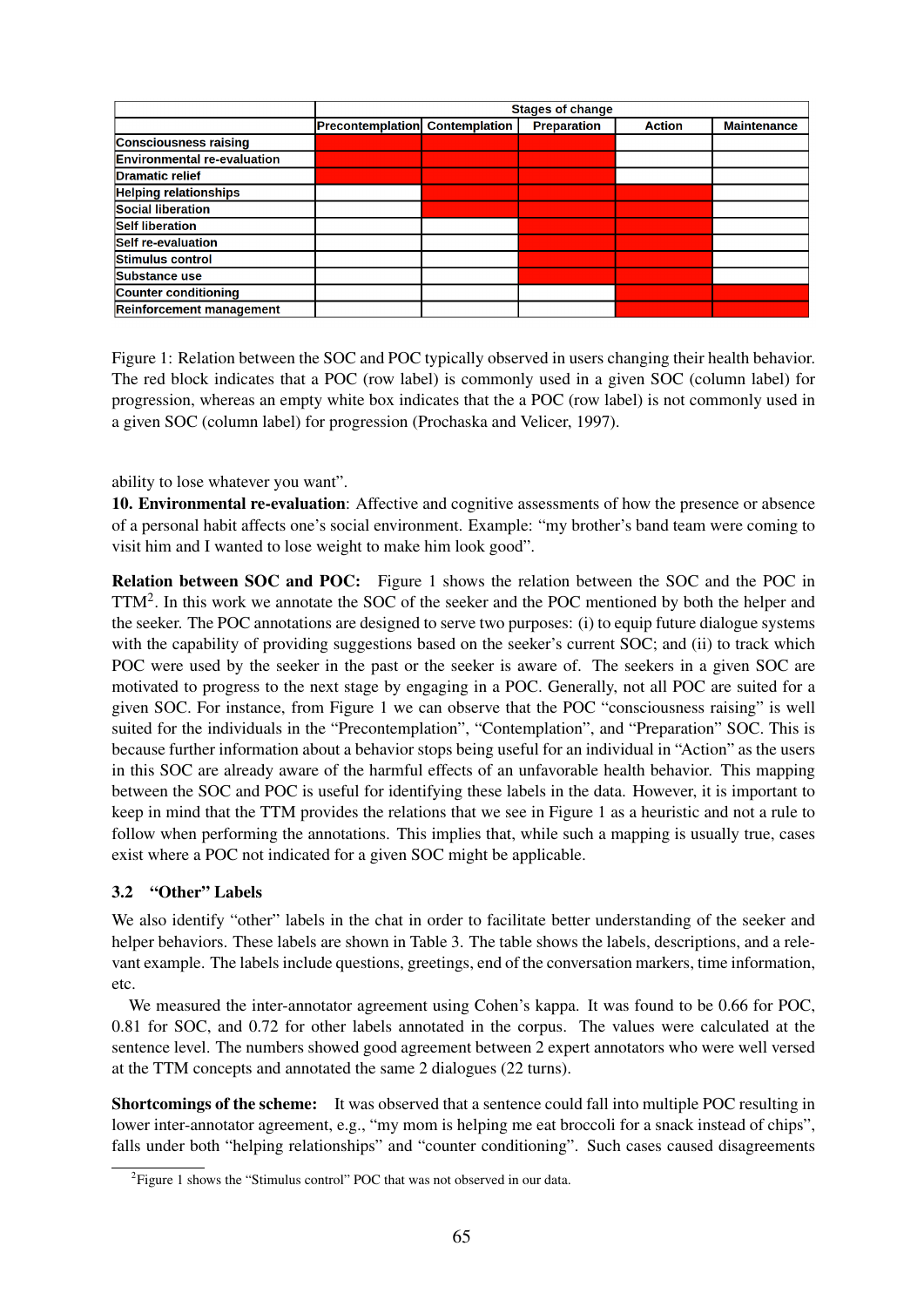| Label               | <b>Description</b>              | <b>Example</b>                           |
|---------------------|---------------------------------|------------------------------------------|
| question            | question                        | how much weight are you looking to lose? |
| greeting            | represents a greeting           | how are you this evening?                |
| goal                | weight loss goals               | I got back down to 190                   |
| time-frame          | duration in time                | a few months                             |
| bad-diet            | bad dietary choices             | sugar, fat                               |
| good-diet           | good dietary choices            | vegetables                               |
| lifestyle-undesired | bad lifestyle choices           | ate junk food                            |
| acknowledge         | acknowledgments                 | yeah, I know                             |
| frequency           | frequency of various behaviors  | two days of the week                     |
| end                 | end of conversation             | thank you                                |
| device              | equipment that aids weight loss | fitbit                                   |
| current-weight      | current weight                  | $\Gamma$ m 250 lbs                       |

Table 3: Additional "other" labels annotated in the data set.

between the annotators. In order to account for this, further annotation labels would be needed or the annotation scheme would have to support annotation of each sentence with all applicable labels. However, these changes would make it hard to develop an automated classifier.

#### 4 Experiments

We performed machine learning experiments to automatically predict the annotation labels in our corpus. We build a separate classifier for SOC, POC, and "other" labels (3 classifiers in total). This is because these labels are annotated independent of one another. Each classifier could output one of the corresponding labels or a "null" label. We use logistic regression in Weka (Hall et al., 2009), and since no prior work exists a majority baseline for comparison. The data were preprocessed before the classification was performed. We used the NLTK toolkit for lemmatization (Loper and Bird, 2002) and removed stop words. The features that we used were just words. We report the results on 10-fold cross validation performed on the user sentences.

We predict the labels in two separate experiments: (i) "unsegmented" and (ii) "segmented". For both settings we use the same set of features. In the "unsegmented" version, we predict the classification labels using the complete sentences. Each complete sentence is forwarded to the 3 classifiers and each classifier outputs one of its corresponding labels or the "null" label. For the "segmented" approach we segment the sentences and use each segment as an input to each classifier. Again each classifier outputs one of its corresponding labels or the "null" label.

In the "segmented" approach we assume oracle (perfect) segmentation of the user sentences before classification. In future experiments we plan to perform the segmentation automatically and then predict the label. Note however that the annotations can overlap, which means that an "other" label can be inside a section of the sentence annotated with a SOC or POC label. Similarly, POC and SOC labels can overlap. Hence we use 3 types of segmentations the output of which would be forwarded to each one of the 3 classifiers. Let us consider an example:

[GREET{OTHER}: Hi there] [ACTION{SOC}: I would like to [GOAL{OTHER}: lose weight] but [SL{POC}: exercising] didn't help me much]

The segmentation for the SOC classifier would be:

SEG1: Hi there

SEG2: I would like to lose weight but exercising didn't help me much

The segmentation for the POC classifier would be:

SEG1: Hi there I would like to lose weight but

SEG2: exercising

SEG3: didn't help me much

The segmentation for the "other" label classifier would be: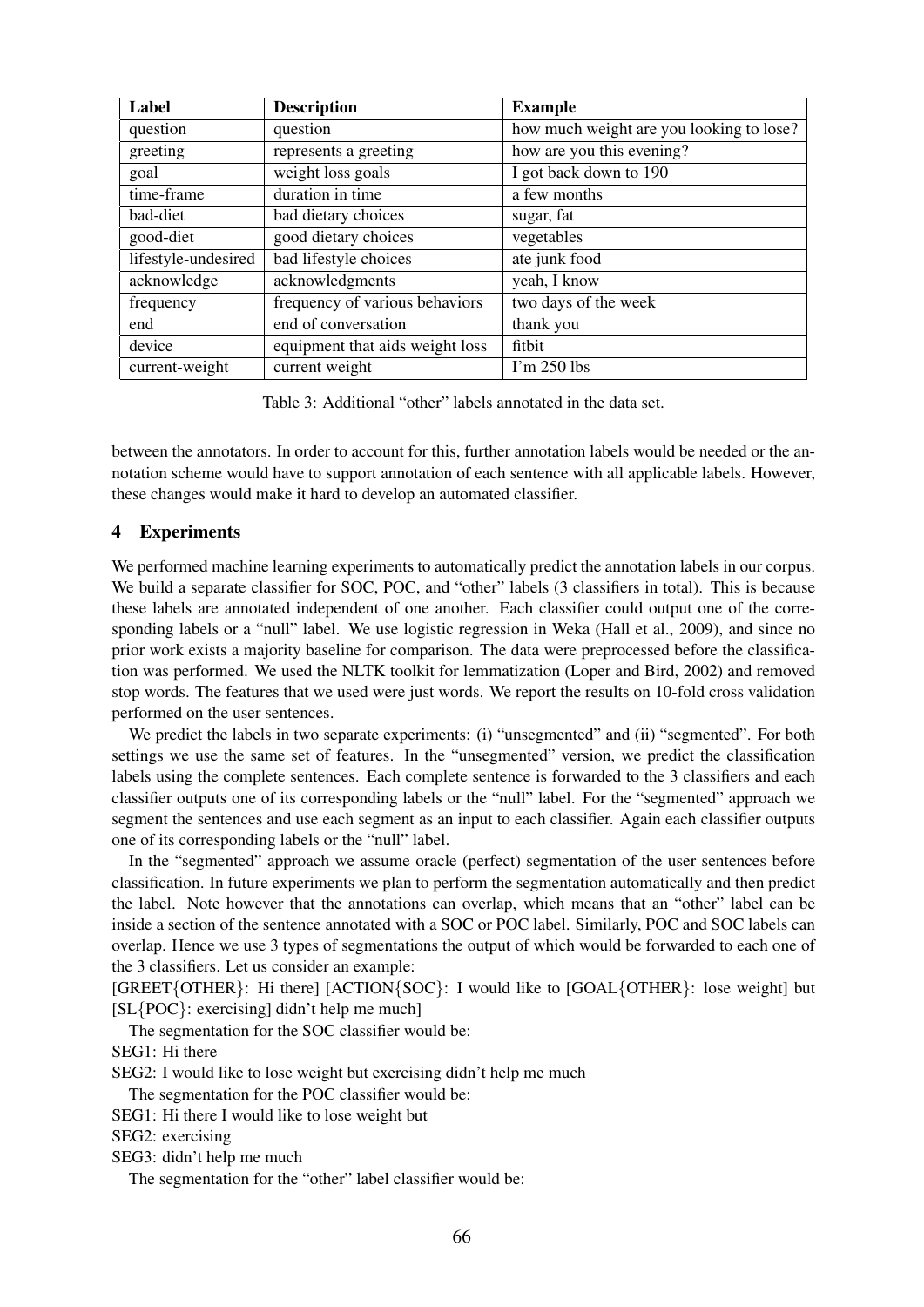| Task                   | <b>Unsegmented</b><br><b>Majority</b> | <b>Unsegmented</b><br><b>Classification</b> | <b>Segmented</b><br><b>Classification</b> |  |
|------------------------|---------------------------------------|---------------------------------------------|-------------------------------------------|--|
|                        | <b>Baseline</b>                       | <b>Accuracy</b>                             | Accuracy                                  |  |
| SOC prediction         | 0.37                                  | 0.44                                        | 0.48                                      |  |
| POC prediction         | 0.25                                  | 0.41                                        | 0.49                                      |  |
| Other label prediction | 0.18                                  | 0.35                                        | 0.67                                      |  |

Table 4: Classification results. The differences between the unsegmented and the segmented accuracies as well as the differences between the unsegmented and segmented accuracies and the majority baseline are significant ( $p < .05$ ).

SEG1: Hi there SEG2: I would like to SEG3: lose weight SEG4: but exercising didn't help me much

Table 4 shows our results for each classifier: "unsegmented" majority baseline and accuracy using the "segmented" and "unsegmented" approaches. We observe that the "segmented" approach results in higher classification accuracies.

## 5 Conclusion & Future Work

In this work we presented a novel annotation scheme for health behavior change motivation chat-based dialogues. Our annotation labels are grounded in the health behavior change psychology literature and are also complemented by standard annotation labels used in conversational data. We also performed automated classification experiments using 3 classifiers for classifying SOC, POC, and "other" labels respectively.

We hypothesize that the sparsity of our data negatively impacts classification accuracy. In a follow up experiment we aim to expand our data set by collecting more chat interactions. However, collection of large data sets can be an issue as our annotations require expert annotators. It will be fruitful to explore the possibility of extracting the annotation labels using crowd-sourcing by providing MTurk annotators with TTM-based questionnaires to guide their annotations. We also plan to extend this work by building a dialogue system that can play the role of the helper.

#### Acknowledgments

This work was partially supported by the U.S. Army; statements and opinions expressed do not necessarily reflect the position or policy of the U.S. Government, and no official endorsement should be inferred.

#### References

- Timothy Bickmore and Toni Giorgino. 2006. Health dialog systems for patients and consumers. *Journal of Biomedical Informatics*, 39(5):556–571.
- Timothy Bickmore, Amanda Gruber, and Rosalind Picard. 2005. Establishing the computer–patient working alliance in automated health behavior change interventions. *Patient Education and Counseling*, 59(1):21–30.
- Timothy W. Bickmore, Daniel Schulman, and Candace Sidner. 2013. Automated interventions for multiple health behaviors using conversational agents. *Patient Education and Counseling*, 92(2):142–148.
- Harry Bunt, Jan Alexandersson, Jae-Woong Choe, Alex Chengyu Fang, Koiti Hasida, Volha Petukhova, Andrei Popescu-Belis, and David R. Traum. 2012. ISO 24617-2: A semantically-based standard for dialogue annotation. In *Proceedings of LREC*, pages 430–437, Istanbul, Turkey.
- Perrine Créquit, Ghizlène Mansouri, Mehdi Benchoufi, Alexandre Vivot, and Philippe Ravaud. 2018. Mapping of crowdsourcing in health: Systematic review. *Journal of Medical Internet Research*, 20(5):e187.